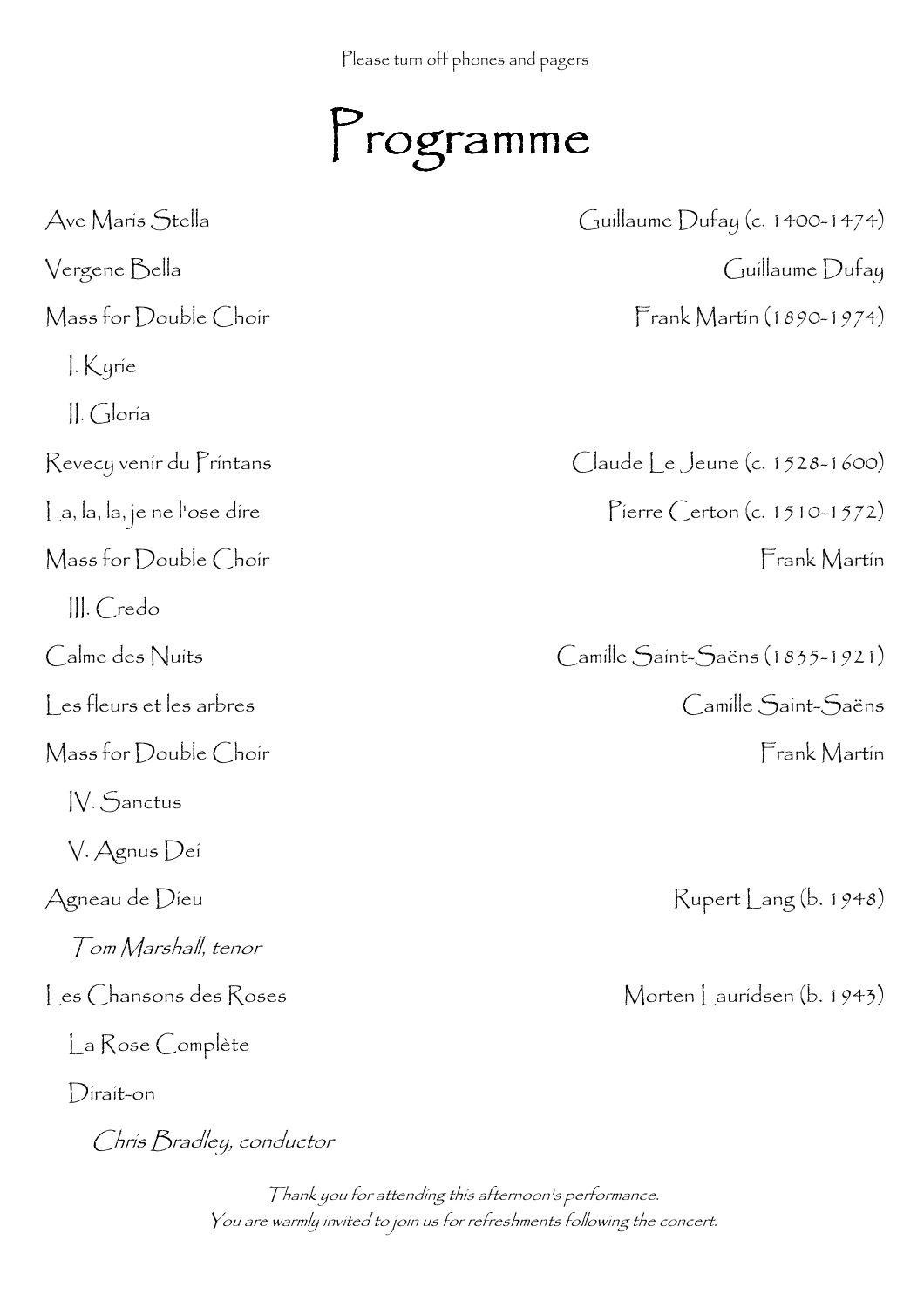# Texts & Translations

# Ave Maris Stella [extracts]

Unknown, circa 8th century

Hail, star of the sea, bountiful mother of God, and ever Virgin, happy gate of heaven. Taking that Ave from the mouth of Gabriel, preserve us in peace, giving Eve a new name. Singular virgin, more gentle than all, absolve us from sin and make us gentle and pure. Grant us a pure life, prepare a safe way, that in seeing Jesus we may rejoice for ever.

# Vergene bella

Francesco Petrarca (1304-1374)

Beauteous Virgin, by the sun arrayed, Crowned with stars by the sun supreme, Pleased, indeed, in thee his light to hide; Love moves me to address my words to thee, But I know not how to begin without thy aid, And His who lovingly resided in thee. I call on thee, who ever dost respond to all who call in faith. Virgin, have pity on the wretchedness of human plight. Thou has never turned away, o hear me now. Help me in my struggle, though I am of earth and thou art Queen of Heaven.

# Mass for Double Choir

From the Ordinary of the Mass

I. Kyrie

Lord have mercy; Christ, have mercy; Lord, have mercy.

II. Gloria

Glory to God in the highest, and on earth peace to men of good will. We praise You, we bless You, we adore You, we glorify You, we give thanks to You for Your great glory, Lord God, heavenly King, almighty God the Father. Lord Jesus Christ, only begotten Son, Lord God, Lamb of God,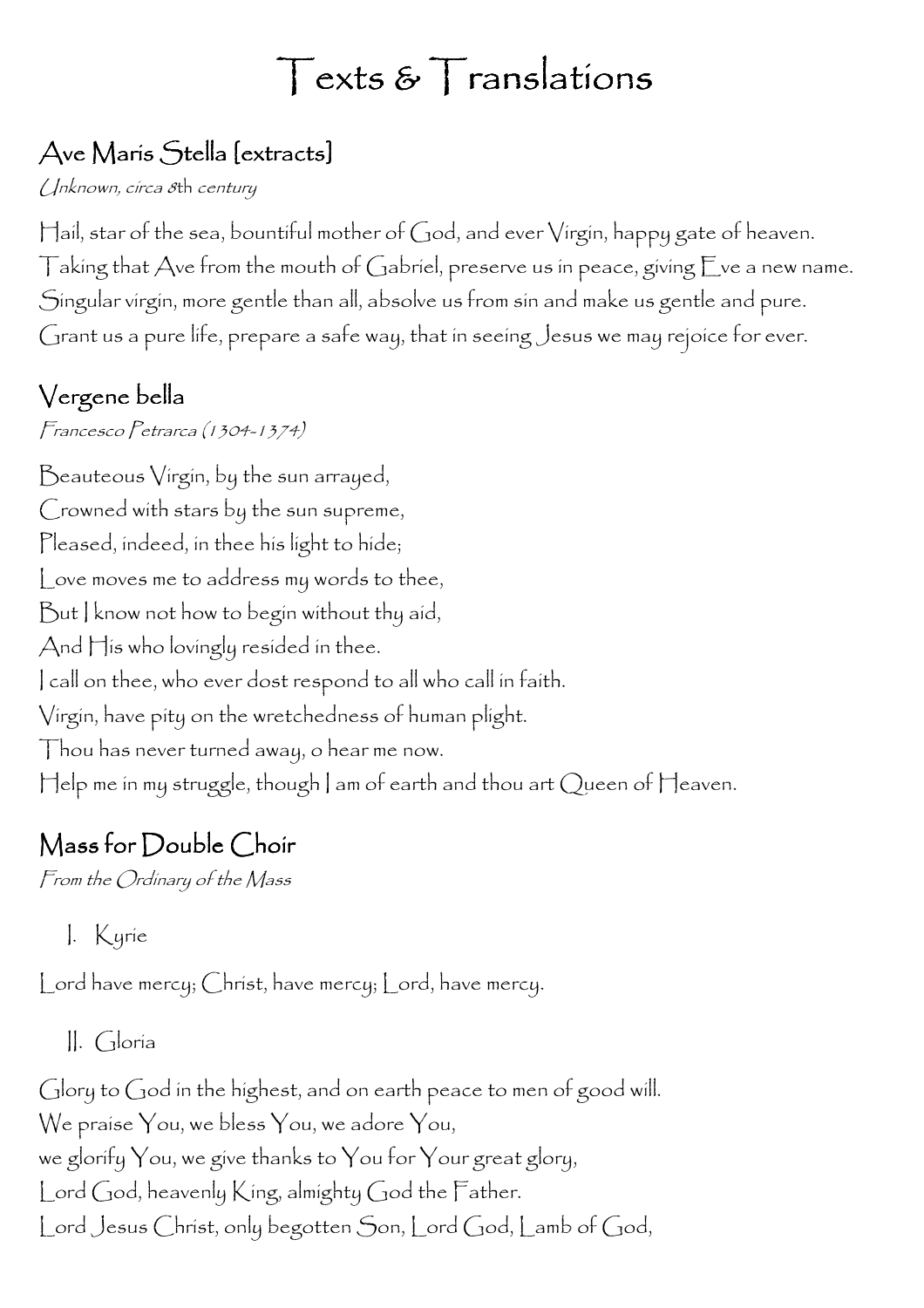Son of the Father, who takes away the sins of the world, have mercy on us; You take away the sins of the world, hear our prayer. Who sits at the right hand of the Father, have mercy upon us. For You are the only Holy One, the only Lord, the only Most High, Jesus Christ, with the Holy Spirit in the glory of God the Father. Amen.

### Revecy Venir du Printans

Here again comes the Spring, the amorous and fair season.

The currents of water that seek the canal in summer become clearer; And the calm sea the waves' sad anger soothes. The duck, elated, dives and washes itself quietly in the water. And the crane that branches off in flight recrosses the air and flies away. Here again comes the Spring...

The sun shines brightly with a calmer light. The shadow of the cloud vanishes from him who sports and runs and darkens. Forests and fields and slopes human labour makes green again, And the prairie unveils its flowers.

Here again comes the Spring...

Cupid, the son of Venus, seeding the universe with his arrows, With his flame he will rekindle animals that fly in the air, Animals that crawl in the fields, animals that swim in the seas. Even those that feel not, in love they melt in pleasure.

Here again comes the Spring...

Let us, too, laugh and let us seek the sports and games of Spring: Everything smiles with pleasure; let us celebrate the merry season.

Here again comes the Spring...

La, la, la, je ne l'ose dire

La, la, la! I shouldn't tell you what is going on! La, la, la! Well, okay, I'll tell you! La, la, la!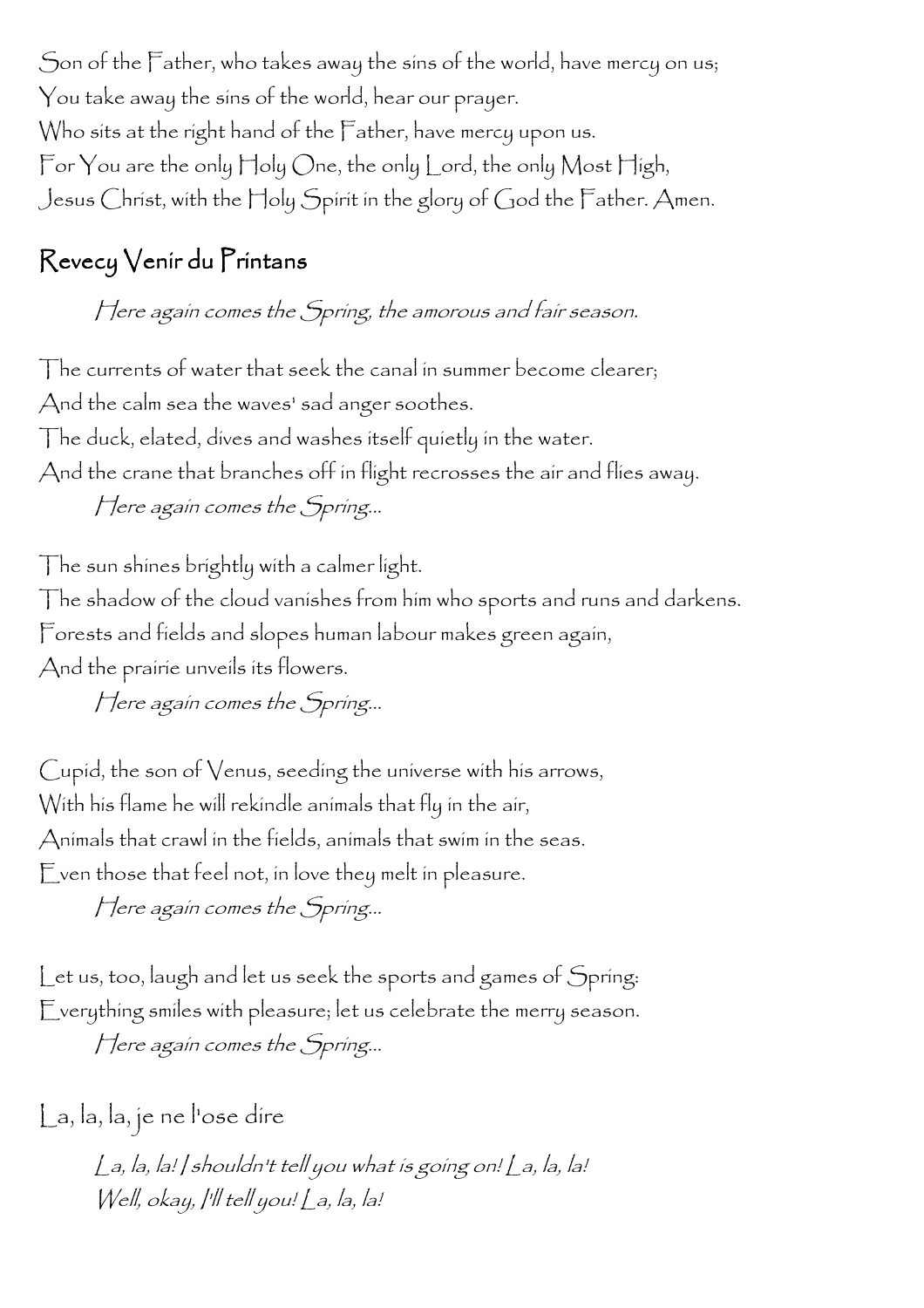There is a man in our village who is jealous of his wife, And he is not jealous without cause - he is cuckolded by everybody!  $\angle$  a, la, la...

He is not jealous without cause, he is cuckolded by everybody! But he is shrewd enough to make sure she walks only with him in public. La, la, la...

Finally tired of this torture the poor man hanged himself. But his wife, for malice, with Lucifer will follow. La, la, la...

The moral of the story is that before getting married, You must know the same day that it is for eternity! La, la, la...

# Mass for Double Choir

From the Ordinary of the Mass

III. Credo

We believe in one God, the Father, the Almighty, maker of heaven and earth, of all that is, seen and unseen. We believe in one Lord, Jesus Christ, the only Son of God, eternally begotten of the Father, God from God, Light from Light, true God from true God, begotten, not made, of one Being with the Father; through him all things were made. For us and for our salvation he came down from heaven, was incarnate of the Holy Spirit and the Virgin Mary and became truly human. For our sake he was crucified under Pontius Pilate; he suffered death and was buried. On the third day he rose again in accordance with the Scriptures; he ascended into heaven and is seated at the right hand of the Father. He will come again in glory to judge the living and the dead, and his kingdom will have no end. We believe in the Holy Spirit, the Lord, the giver of life, who proceeds from the Father and the Son, who with the Father and the Son is worshipped and glorified, who has spoken through the prophets. We believe in one holy catholic and apostolic Church.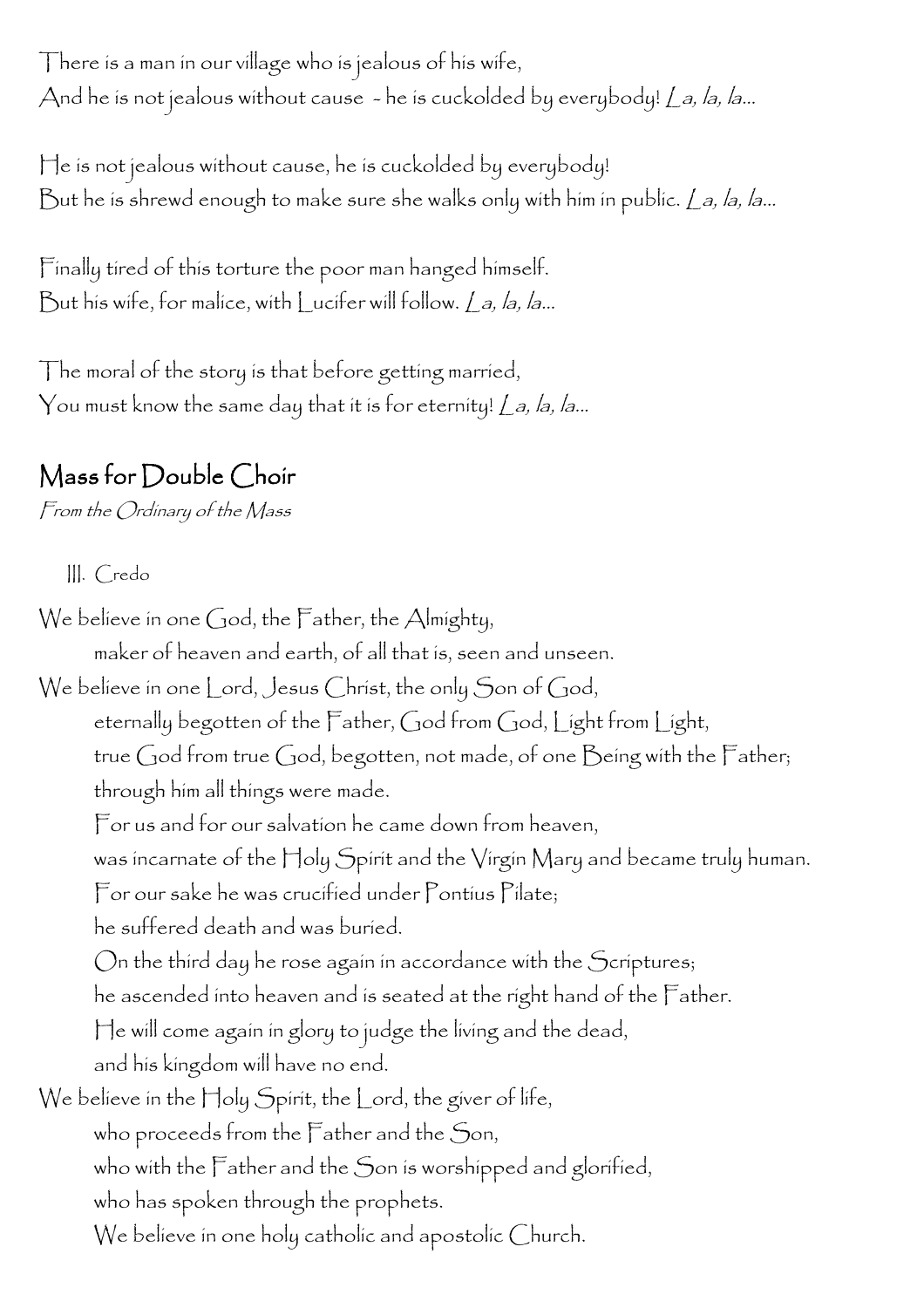We acknowledge one baptism for the forgiveness of sins. We look for the resurrection of the dead, and the life of the world to come. Amen.

### Calme des Nuits

#### Anonymous

Stillness of the night, cool of the evening, Vast shimmering of the spheres, Great silence of black vaults, Deep thinkers delight in you. The bright sun, merriment, And noise amuse the more frivolous; Only the poet is possessed By the love of quiet things.

# Les Fleurs et Les Arbres

Anonymous

The flowers and the trees, the bronzes, the marbles, The golds, the enamels, the sea, the waterfalls, The mountains and the plains Console our pain. Eternal nature, You seem more beautiful to a heart in sorrow, And art reigns over us, Its flame illuminates the laughter and tears.

### Mass for Double Choir

From the Ordinary of the Mass

IV.Sanctus

Holy, holy, holy, Lord God of Hosts; Heaven and earth are full of Your glory. Hosanna in the highest. Blessed is He who comes in the name of the Lord. Hosanna in the highest.